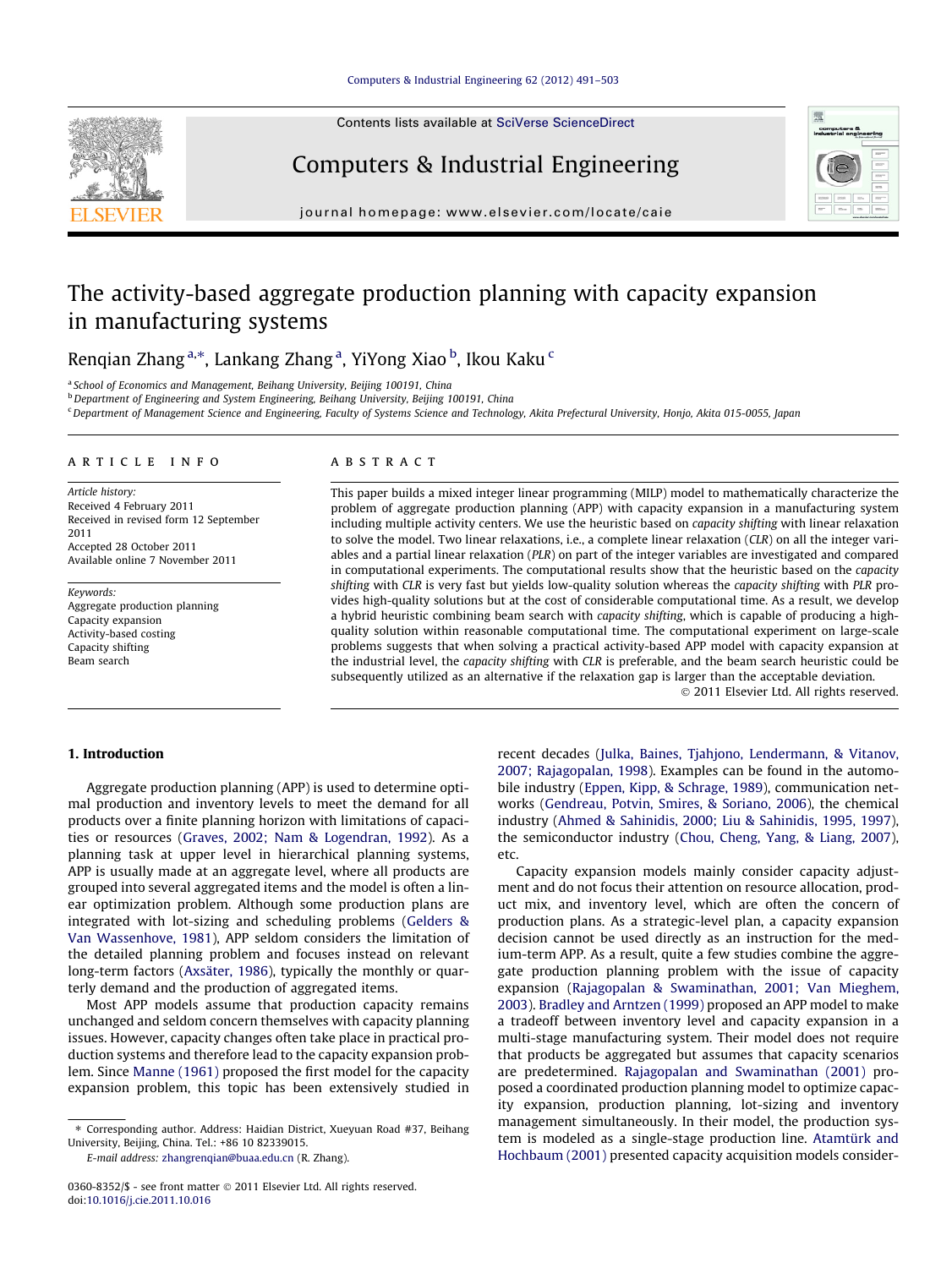ing subcontract, production, and inventory to satisfy non-stationary deterministic demand over a finite horizon. Generally, the model of production planning with capacity expansion focuses on either the capacity adjustment or the allocation of the changeable resources to production activities with the aim of yielding products that satisfy customer demand. This builds a better connection between the capacity investment at strategic level and the production plans at operational level.

However, most of the existing models of APP with capacity expansion do not take into account product structure or manufacturing processes. Moreover, they restrict themselves to a singleproduct environment or a one-stage case, and they frequently assume that all items have been transferred to equivalent final products without consideration of inventory, semi-manufactured products, or work in process (WIP). However, this is not applicable to multi-stage production systems where multi-level structures of products and production processes should be considered.

With the development of manufacturing technologies and analytical methods such as activity-based costing (ABC) [\(Cooper &](#page--1-0) [Kaplan, 1988; Gupta & Galloway, 2003](#page--1-0)) and cellular manufacturing ([Balakrishnan & Cheng, 2007](#page--1-0)), several production planning models have considered production processes based on the production network of activity centers. [Malik and Sullivan \(1995\)](#page--1-0) developed a mixed integer programming model that utilizes ABC information to determine the optimal product mix without the assumption of a known unit cost for each product before solving the product mix problem. [Schneeweiss \(1998\)](#page--1-0) presented a general productioninvestment problem based on ABC and evaluated the applicability of ABC as a planning instrument. [Shapiro \(1999\)](#page--1-0) built a comprehensive model that uses ABC and mathematical programming to determine strategic resource planning including facility opening and activity operation level. [Kee and Schmidt \(2000\)](#page--1-0) modeled the selection of production-mix with the capacity constraints of production-related activities integrating ABC. [Singer and Donoso](#page--1-0) [\(2006\)](#page--1-0) developed a model to assess the feasibility of prospective production plans. In the model, the unit product cost is calculated through ABC and the production system is regarded as a network of activities connected by physical flows.

The above studies show that under the ABC system, the APP model can optimize product mix policy for final products and semi-manufactured products simultaneously, with manufacturing processes, activity capacity constraint, and product structure considered. Similarly, all of these factors can also be integrated in APP with capacity expansion if we regard activity centers as manufacturing nodes whose capacity is expanded. A few studies on this topic can be found in the literature. [Tsai and Lin \(2004\) and Tsai](#page--1-0) [and Lai \(2007\)](#page--1-0) developed ABC-based product mix decision models incorporating capacity expansion, where process-level activity costs are assumed as the stepwise fixed cost and the costs of facility-level activities as the common fixed cost. [Kee \(2008\)](#page--1-0) examined the usefulness of product and variable costs for pricing, product mix, and capacity expansion taking into consideration economies of scope in an ABC system. These models did not consider the product structure or semi-manufactured items because they are based on the ABC accounting system, not on production process systems. [Gupta \(2001\)](#page--1-0) pointed out that a process map, i.e., a product-process structure, can be constructed to show graphically the relationship of each activity to the products if a process-oriented activitybased management system is developed. [Zhang and Wang \(2009\)](#page--1-0) proposed a scenario-based stochastic capacity planning model taking account of product structure, production and inventory levels, and activity processes. However, they did not consider fixed costs of capacity expansion and an algorithm for solving their model has not been developed.

In this study, we first formulate an MILP model for the problem of APP with capacity expansion in a manufacturing system with multiple activity centers, and then develop an effective approach to solving the proposed model. In the model formulation, the product configuration and the physical production flows among activity nodes are brought together, which provides a tool that supports decision makers in considering the product-process structure when determining APP plan with capacity expansion. Moreover, we divide the investment cost for expanding capacities into two parts: fixed cost and variable cost, and we constrain the amount of expanded capacity to be an integer multiple of one unit of activity cell. Next, we investigate the capacity shifting approach with linear relaxation for the solution. A computational study shows that in some cases, the capacity shifting with complete linear relaxation (CLR) on all the integer variables does not always result in a high-quality solution because the relaxation does not yield a tight lower bound. Therefore, we consider relaxing only part of the integer constraints, called partial linear relaxation (PLR), to yield a tight lower bound albeit at the cost of much greater computational time. Finally, we develop a hybrid heuristic by combining capacity shifting with beam search for solving the PLR of large-scale problems. Computational experiments show that the hybrid heuristic can yield very high-quality solutions within acceptable CPU time.

The rest of the paper is organized as follows. In Section 2, we describe the manufacturing system with multiple activity centers and build the model of activity-based APP with capacity expansion. Section [3](#page--1-0) briefly explains the basic framework of the beam search algorithm. In Section [4](#page--1-0), the detailed heuristics are introduced, including the capacity shifting with LP relaxation and the hybrid heuristic combining the capacity shifting approach with the beam search algorithm. In Section [5](#page--1-0), computational experiments are conducted to evaluate the performances of the proposed heuristics. In the final section, we present some conclusions.

# 2. Activity-based APP with capacity expansion

## 2.1. Activity-based manufacturing systems

Following [Singer and Donoso \(2006\)](#page--1-0), a manufacturing system can be regarded as a network of activity nodes, renamed activity centers in this paper. An activity center produces items (products, semi-manufactured products, parts and accessories) through performing one specific type of activity, e.g., lathing activity, milling activity, or setup activity, etc. As in [Bradley and Arntzen \(1999\),](#page--1-0) we focus on the assets and costs at manufacturing level that are directly attributable to performing production activities. Furthermore, we assume that the entire cost of resources consumed by activities has been allocated to activity centers using the ABC system. As a result, the variable cost of production comes from the activities performed by the activity centers.

Consider a manufacturing system including N activity centers and M items produced. We assume that each final product is decomposed by means of the bill of materials (BOM) and the work breakdown structure (WBS) into semi-products, parts, or accessories until each item can be manufactured only in one activity center. The serial number of the activity center is denoted by  $k$  $(k = 1, \ldots, N)$  and the index of items is denoted by  $i$  ( $i = 1, \ldots, M$ ). Let  $\kappa(i)$ ,  $\kappa(i) \in \{1, \ldots, N\}$  denote the serial number of the activity center that produces item i, and  $I(k) \in \{1, \ldots, M\}$  denote the set of items manufactured in activity center k. Considering the multi-level product structure, if an item is a part or a material, it will be used for manufacturing other items, and if it is a final product, it will be sold to customers. Therefore, an item can always be used to meet demand in its downstream activity centers or in the market. [Fig. 1](#page--1-0) depicts a production network constructed by activity centers (AC for short).